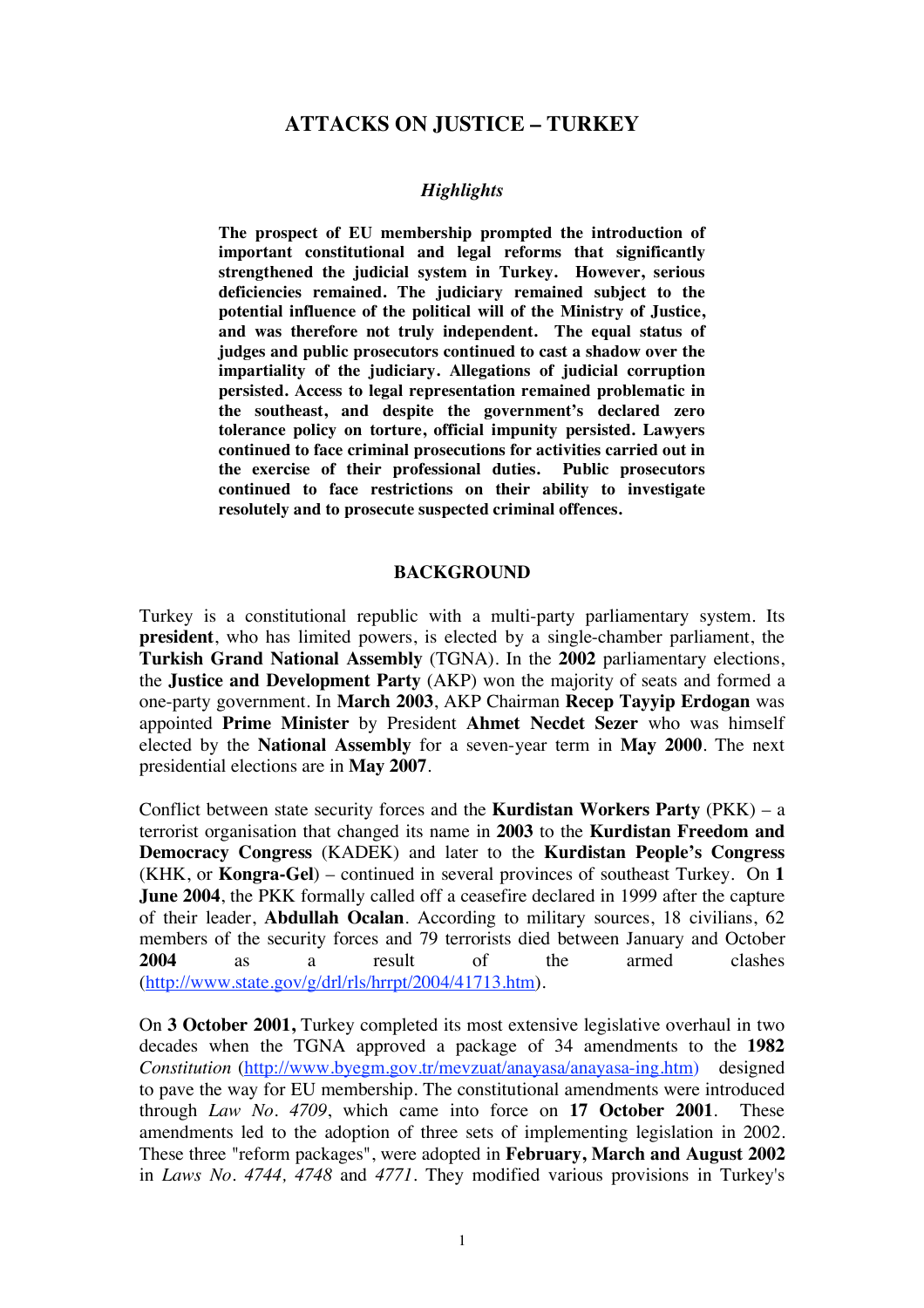major legislation (http://www.state.gov/g/drl/rls/hrrpt/2002/18396.htm). The period **January-October 2003** saw the Turkish government adopt four further sets of implementing legislation. The fourth, fifth, sixth and seventh reform packages, adopted in **January, February, July and August 2003** in *Laws No. 4778, 4793, 4928*  and *4963* respectively, provided for further modifications to Turkish legislation in an effort to meet European Union Accession standards (http://web.amnesty.org/report2004/tur-summary-eng). In **2004,** the Turkish Government continued to carry out extensive legal reforms towards the same aim. Having introduced seven sets of legislation designed to implement the first constitutional amendments of October 2001, in **May 2004** the TGNA approved a second package of amendments to the constitution (see below, Judiciary).

On **6 October 2004**, the **European Commission** concluded that in view of the overall progress of the reform process, and provided that Turkey continued to bring into force outstanding legislation, accession negotiations should be opened (http://ec.europa.eu/enlargement/archives/pdf/key\_documents/2004/rr\_tr\_2004\_en.pdf ). On **17 December 2004**, the **EU** offered to begin membership talks with Turkey on **3 October 2005**. EU leaders said whilst the aim of the talks - which could take up to 15 years - would be full EU membership, Turkey's entry could not be guaranteed.

#### **JUDICIARY**

#### **Judicial Reforms**

During the reporting period, Turkey undertook significant initiatives to modernise and strengthen its legal and judicial system. Many of the reforms served to increase the independence of the judiciary.

#### **State Security Courts**

As part of the second package of constitutional amendments adopted in **May 2004**, the **State Security Courts (SSCs)** were abolished. The SSCs have been widely criticised for their pro-prosecution bias, and the **European Court of Human Rights** (ECHR) has overturned many SSC convictions over the years on grounds that the defendants had been denied a fair trial (see below, Access to Justice).

Following the abolition of the SSCs, new **Regional Heavy Penal Courts** have been established. Jurisdiction over most of the crimes which fell within the competence of the former SSCs – principally organised crime, drug trafficking and terrorist offences – has been transferred to newly-established **Regional Heavy Penal Courts**. Other crimes formerly heard by the SSCs, notably cases under Article 312 of the *Penal Code* ("incitement to hatred on the basis of differences of social class, race, religion, sect or region") have been transferred to the jurisdiction of the pre-existing **Heavy Penal Courts** rather than to the newly-established Regional Heavy Penal Courts.

The pre-existing **Heavy Penal Courts** have jurisdiction over criminal offences carrying a penalty of over five years' jail, other than serious offences falling within the competence of the former SSCs. The rules of procedure applied by the newlyestablished Regional Heavy Penal Courts are identical to those applied by the preexisting Heavy Penal Courts save that the former courts exercise jurisdiction over a wider geographic area with jurisdiction over several provinces, and the maximum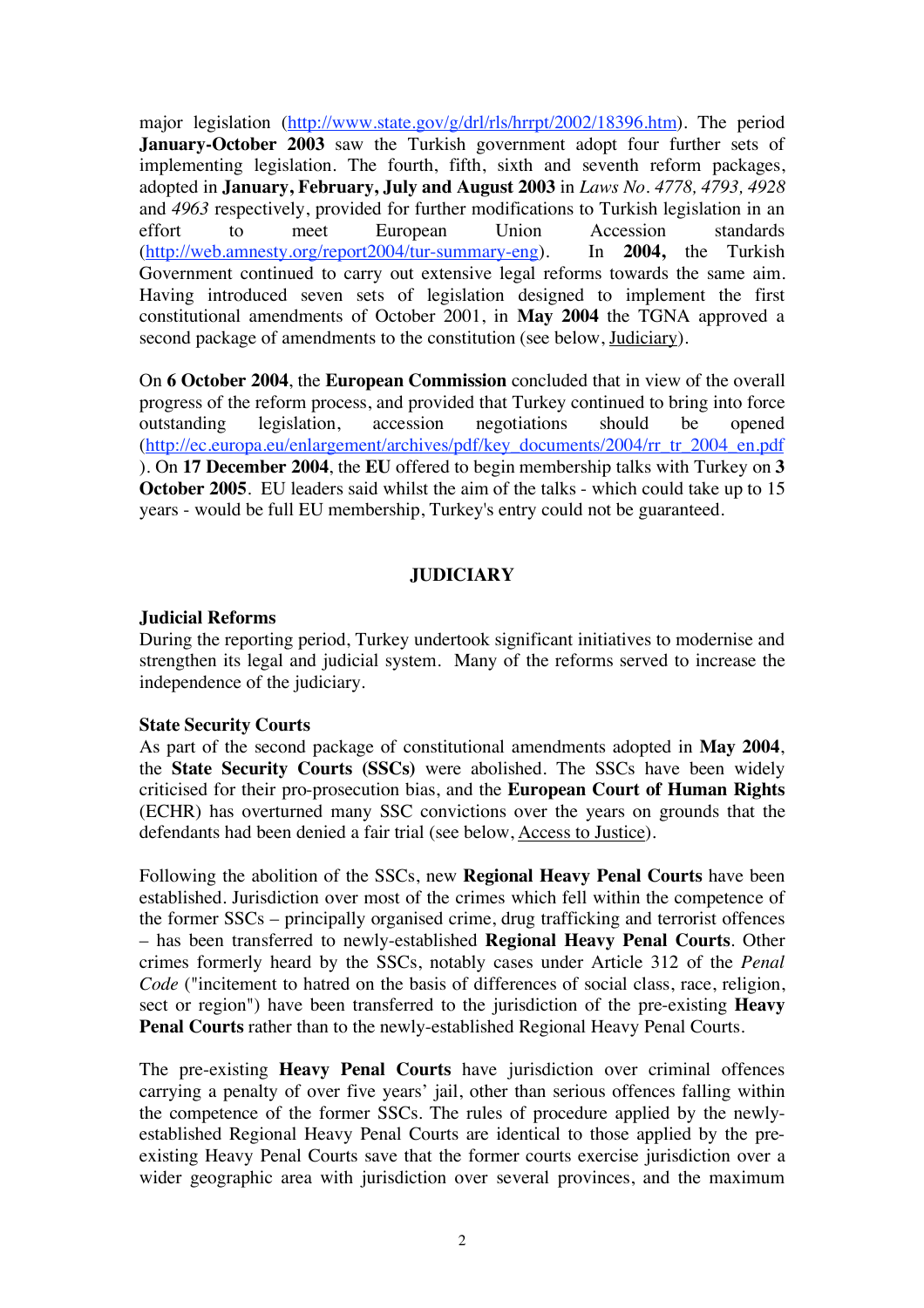period which can elapse between detention and charge is 48 hours rather than 24 hours. The former office of the **Chief Public Prosecutor for SSCs** has also been abolished; the office of the **Chief Public Prosecutor** in each province now handles prosecutions before the new Regional Heavy Penal Court and the Heavy Penal Court if they are located in his province. Suspects before both the pre-existing Heavy Penal Courts and the new Regional Heavy Penal Courts have identical rights, including the right to consult a lawyer as soon as they are taken into custody (http://ec.europa.eu/enlargement/archives/pdf/key\_documents/2004/rr\_tr\_2004\_en.pdf ). However, as the new Regional Heavy Penal Courts have special powers similar to those of the SSCs, a number of lawyers and human rights activists have asserted that the constitutional amendment amounts to little more than a cosmetic name change (http://www.state.gov/g/drl/rls/hrrpt/2004/41713.htm).

# **New Courts of Appeal**

Established by virtue of Article 154 of the Constitution, the **High Court of Appeals** (also known as **Court of Cassation**) is presently the only competent authority for reviewing decisions and verdicts of lower level judicial courts, both civil and criminal. Turkey has no intermediate appellate court as is common in many jurisdictions. With just a few exceptions, all decisions of the general courts may be appealed to the High Court of Appeals. The Court reviews the decisions and judgments given by courts of justice for conformity with the law, to ensure a unity of legal practice and to clarify the interpretation of provisions of legal codes. Judgments of the High Court of Appeals are not legally binding on the inferior courts, however, in practice, the lower courts generally follow them. This is partly because judges of inferior courts respect decisions made by the High Court of Appeals, and partly because the High Court of Appeals, in considering the professional advancement of judges, evaluates the decisions of the judges of the inferior courts.

The *Law on Establishing Intermediate Courts of Appeal* was approved by the **TGNA** in **September 2004** but will come into force only upon the enactment of related laws, such as the new Penal Code, and the draft new *Criminal Procedure Code* which is currently before the TGNA. The establishment of the intermediate Courts of Appeal will substantially reduce the caseload of the High Court of Appeals and enable it to concentrate on providing guidance to the lower courts on points of law of general public importance importance

(http://ec.europa.eu/enlargement/archives/pdf/key\_documents/2004/rr\_tr\_2004\_en.pdf ).

# **Professional Associations**

The adoption of the *Law on Associations* in **July 2004** removed the prohibition on Turkish judges forming professional associations. A draft law to establish such an association has yet to be adopted but the Ministry of Justice is currently working on it (http://ec.europa.eu/enlargement/archives/pdf/key\_documents/2004/rr\_tr\_2004\_en.pdf ).

#### **Capacity to apply international law**

The second package of constitutional amendments adopted in **May 2004** revised Article 90 of the Constitution, enshrining the principle of the supremacy of international and European treaties ratified by Turkey over domestic legislation. Where there is conflict between international agreements concerning human rights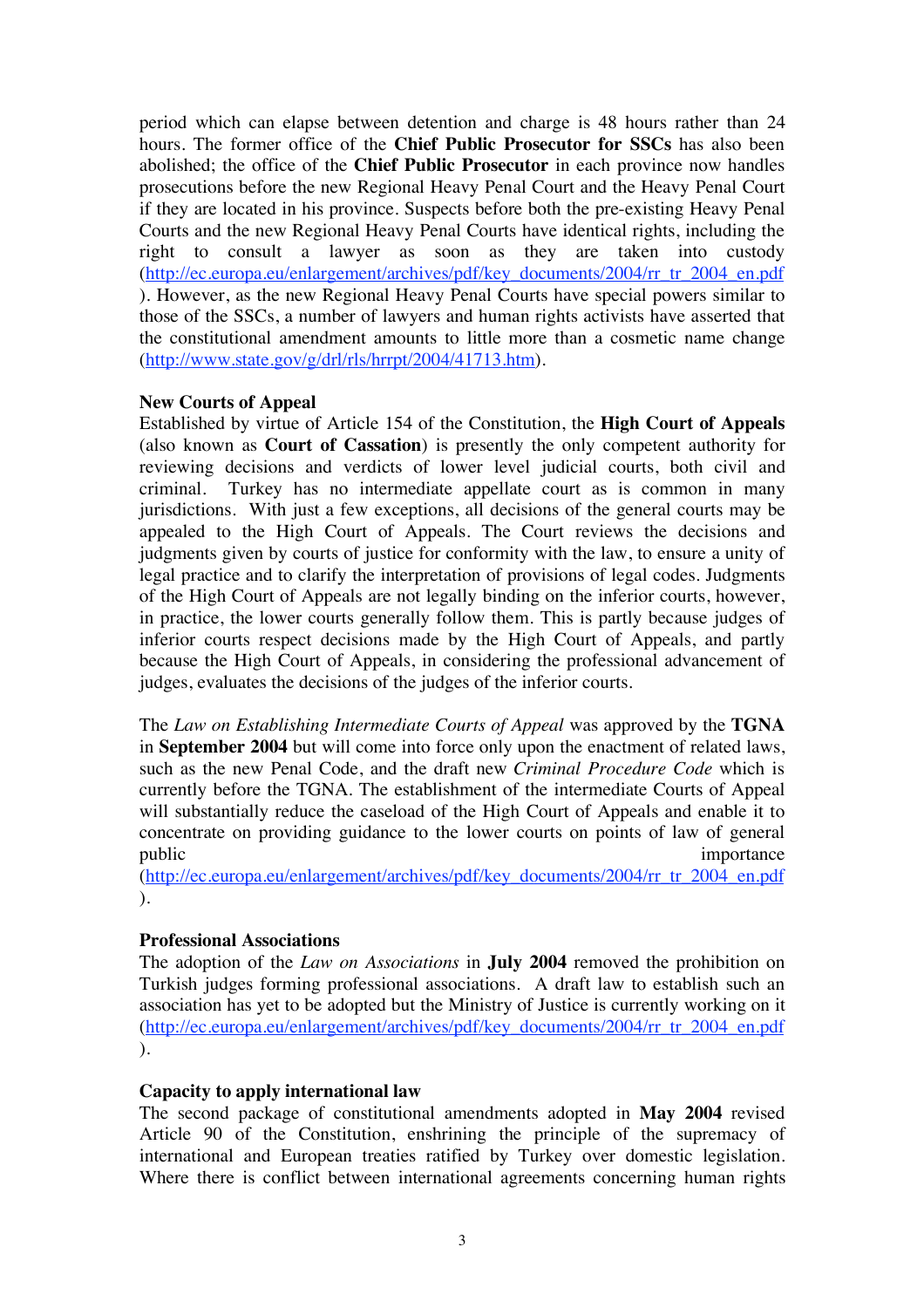and national legislation, the Turkish courts now have to apply the international agreements, thereby reinforcing the Turkish judiciary's capacity to give direct effect to the *European Convention on Human Rights* (ECHR). According to official sources, since **January 2004**, over 100 judgments had made reference to the ECHR and the case-law of the **European Court of Human Rights** (ECtHR), resulting mainly in acquittals

(http://ec.europa.eu/enlargement/archives/pdf/key\_documents/2004/rr\_tr\_2004\_en.pdf ).

#### **Justice Academy**

In **July 2003** the **TGNA** adopted the long-awaited **Law on the Establishment of the Justice Academy** and in **2004,** the Academy began operations. Located in Ankara, the Academy is responsible for training candidate judges as well as for the continuing training of serving judges. It also provides training for Ministry of Justice personnel, public prosecutors, lawyers and notaries. Between January and July 2004, the Academy trained 210 candidate judges and prosecutors. In **September 2004**, it started training a further 239 candidate judges and prosecutors, and provided continuing training for 660 judges and prosecutors. As well as Turkish law and legal procedure, the training covers the *ECHR*, *EU law* and languages (http://ec.europa.eu/enlargement/archives/pdf/key\_documents/2004/rr\_tr\_2004\_en.pdf ).

As part of a joint **Council of Europe/European Commission** initiative, the **Ministry of Justice** also established an **ECHR training programme** for all judges in **2003** and **2004**. Seminars were held throughout Turkey for judges on *EU law*, judicial cooperation, intellectual property rights, juvenile criminal justice and organised crime, among others. The Ministry of Justice distributed to all courts a manual on the case law of the **ECtHR** and seven handbooks on human rights, including the right to a fair trial and the prohibition against torture. A study on the legal changes introduced by the seven reform packages was also distributed to judges (http://ec.europa.eu/enlargement/archives/pdf/key\_documents/2004/rr\_tr\_2004\_en.pdf ; and http://www.state.gov/g/drl/rls/hrrpt/2004/41713.htm).

#### **National Judicial Network Project**

The **Ministry of Justice** has given prime importance to the modernisation of the judiciary through the improvement of information and communication technology. **The National Judicial Network Project** started in late **2001** with a budget of 170 million Euros. It aims to establish an information system between the courts and all other institutions of the Ministry of Justice including prisons, with a view to accelerating court proceedings and ensuring uniformity and efficiency.

More specifically, there are plans to equip all courts and institutions of the Ministry of Justice with computers and Internet connections that will provide them with access, via a Ministry database, to legislation, decisions of the High Court of Appeals, judicial records, judicial data of the General Directorate of Security and General Command of Gendarmerie of the Ministry of Interior, as well as ECHR jurisprudence. It is also intended that lawyers' offices and citizens should have access to information concerning their individual cases. Ultimately it is intended that all bureaucratic procedures and formal writing will be conducted electronically to prevent delays and reduce mistakes, as well as to ensure some degree of transparency. During the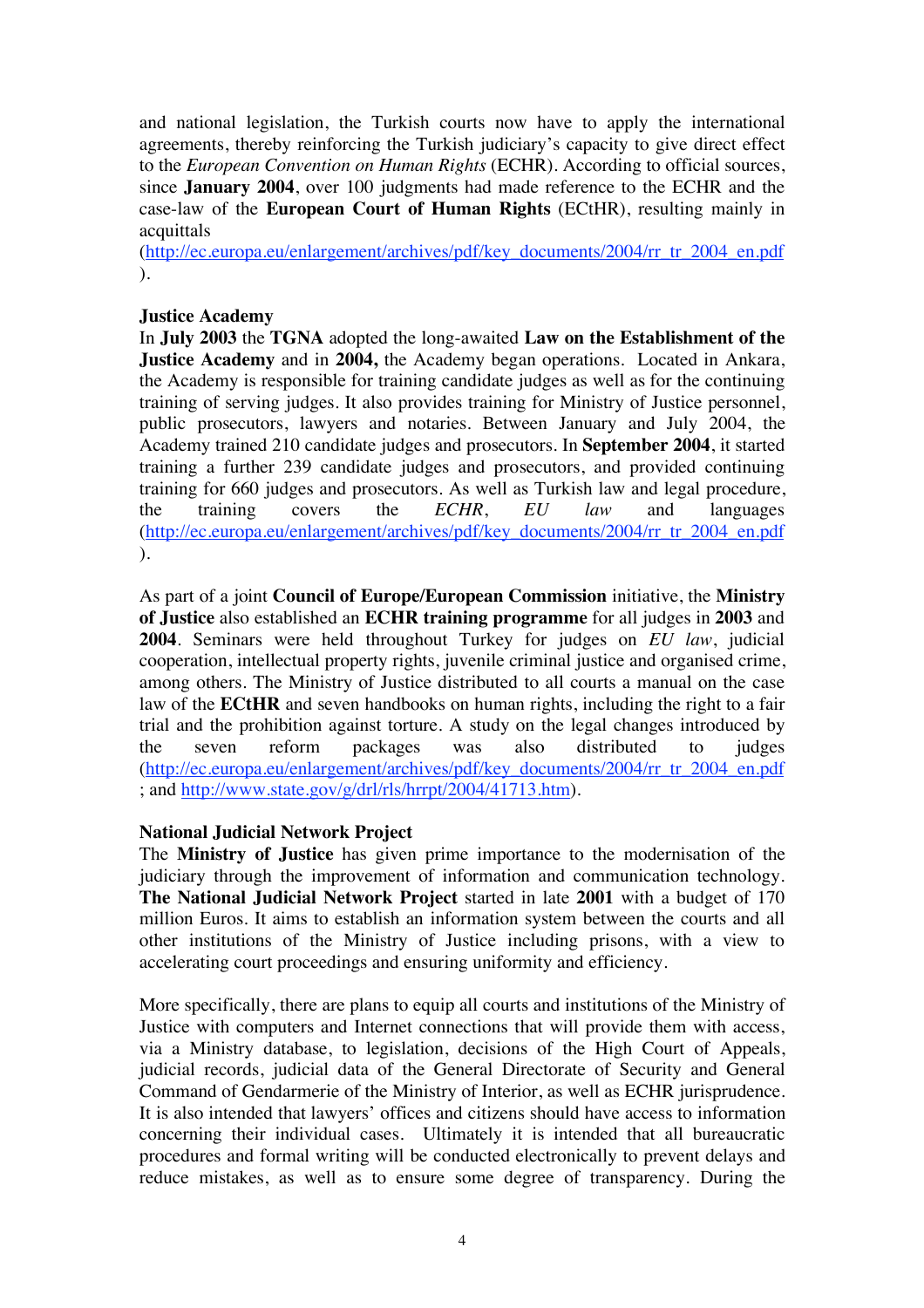reporting period the **National Judicial Network Project** has continued to make progress. All judges and prosecutors, and all courtrooms, have been provided with computers and training (http://ec.europa.eu/enlargement/archives/pdf/key\_documents/2004/rr\_tr\_2004\_en.pdf ).

# **Legal reforms NewPenal Code**

In **September 2004**, the **TGNA** approved the first major overhaul of the *Penal Code* Important new elements include higher. sentences for torture convictions; defining "honour killings" - the killing by immediate family members of women suspected of being unchaste - as aggravated homicides; lengthening the statutes of limitations for all crimes; and making actions aimed at preventing free religious expression a crime punishable by one to three years in prison (http://www.state.gov/g/drl/rls/hrrpt/2004/41713.htm; http://www.freedomhouse.org/template.cfm?page=140&edition=2&ccrpage=8&ccrco untry= $103$ ;

http://ec.europa.eu/enlargement/archives/pdf/key\_documents/2004/rr\_tr\_2004\_en.pdf) .

# **Independence of the Judiciary**

The Turkish constitution provides for an independent judiciary but the judiciary is not entirely separate from the executive. Despite the above-mentioned reforms, Article 140/6 of the Constitution continues to provide that judges are attached to the Ministry of Justice in so far as their administrative functions are concerned (http://ec.europa.eu/enlargement/archives/pdf/key\_documents/2004/rr\_tr\_2004\_en.pdf ). In practice, the executive continues to exercise profound influence over the process of selecting, training, appointing, promoting, transferring and disciplining of judges in a manner that is largely incompatible with international standards on the independence of the  $\frac{1}{2}$ (http://www.freedomhouse.org/template.cfm?page=140&edition=2&ccrpage=8&ccrc ountry=103). As a result, judges have little security of tenure in practice. The Constitution prohibits the Government from issuing orders or recommendations concerning the exercise of judicial power, but the Government and the **National Security Council** (NSC) periodically issue announcements or directives about threats to the State, which could be interpreted as general directions to the judiciary (http://www.state.gov/g/drl/rls/hrrpt/2004/41713.htm). The **NSC** is a constitutionally mandated body composed of civilian government leaders and senior military officers that advises the government on a range of issues. Allegations of judicial corruption have persisted during the reporting period (see below, Cases).

# **Security of tenure**

After the four-year course in a law school or social sciences faculty, graduates seeking admission into "pre-service" judicial training must apply to the **Ministry of Justice**. They are required to take a written examination set by the **High Council of Student Affairs,** followed by an oral examination conducted by senior personnel from the Ministry of Justice. Only graduates successful in both examinations are permitted to commence pre-service judicial training. The Ministry of Justice has no publicly available objective criteria by which applicant candidate judges are assessed during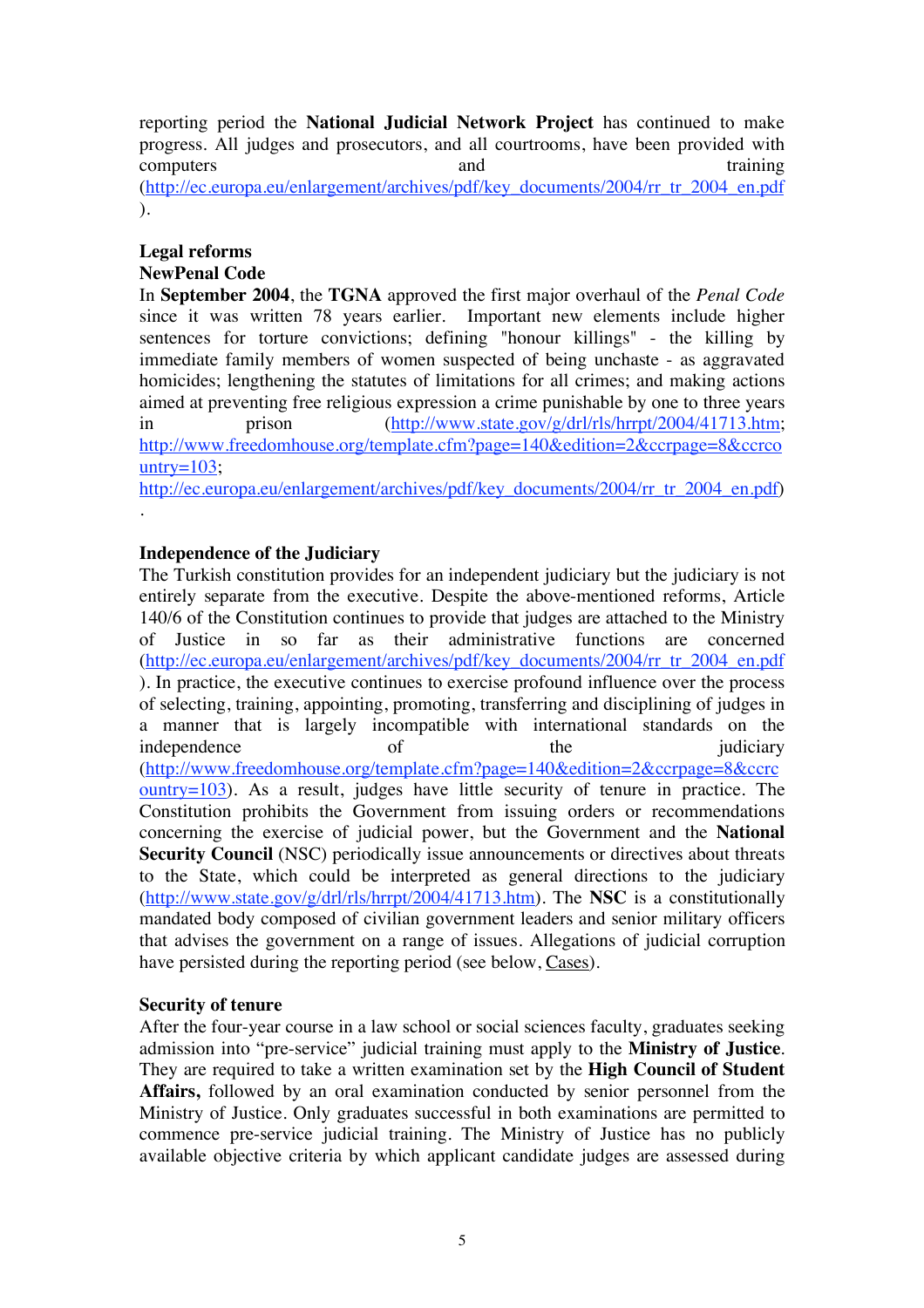#### the oral oral interview (http://www.icj.org/news.php3?id\_article=3314&lang=en&print=true).

Article 159 of the Turkish Constitution establishes the **High Council of Judges and Public Prosecutors** as a body of executive and judicial personnel (see below) that oversees the functioning of both judges and public prosecutors. The High Council of Judges and Public Prosecutors is responsible for the admission of judges and public prosecutors of courts of justice and administrative courts into the profession. It is also responsible for appointments, transfers, delegation of temporary powers, promotions, allocation of posts, decisions concerning those whose continuation in the profession is found to be unsuitable, and disciplinary penalties and removal from office.

The seven-member **High Council of Judges and Prosecutors** is chaired by the **Minister of Justice** while the **Under-Secretary of the Ministry of Justice** is also a member. This membership structure creates the potential for executive influence in decisions relating to the professional future of judges in Turkey. Further, the High Council remains effectively dependent on the executive as it does not have its own secretariat or budget, and its premises are located in the Ministry of Justice building. The High Council is also entirely dependent upon a personnel directorate and inspection board of the Ministry of Justice for its administrative tasks. According to Article 159/4 of the Turkish Constitution, it remains impossible to appeal to a judicial body against a decision of the High Council. The possibility of removal and transfer to less attractive regions of Turkey by the High Council may influence judges' attitudes and decisions, threatening their independence and impartiality (http://ec.europa.eu/enlargement/archives/pdf/key\_documents/2004/rr\_tr\_2004\_en.pdf ).

#### **Salaries**

The salary of judges, although still low, was increased by the Ministry of Justice in **May 2004** by 27 per cent for junior judges, and between 10 and 15 per cent for senior judges.

(http://ec.europa.eu/enlargement/archives/pdf/key\_documents/2004/rr\_tr\_2004\_en.pdf ).

# **Impartiality**

An apparent assimilation between judges and public prosecutors persists in Turkey. Both in law and in practice, they are regarded as equals. Neither the Constitution nor the *Law on Judges and Public Prosecutors* envisage any distinction between the two in professional rights and responsibilities. In their everyday functions, both apply to, take the entrance examination for, and then attend the same school for their preservice training. Their careers are determined by the same body, the High Council for Judges and Public Prosecutors, and their salaries remain equal throughout their career. Neither are bound by a formal Code of Conduct; both have offices within the courthouses in Turkey; judges and public prosecutors sit adjacent to each other on a raised platform in court; and they live together in the same apartment complexes.

Whilst commentators criticise this organic relationship on the basis that it creates legitimate doubt regarding the impartiality of the judiciary, judges and public prosecutors defend the status quo on the grounds that they are part of the same profession (http://www.icj.org/news.php3?id\_article=3314&lang=en&print=true and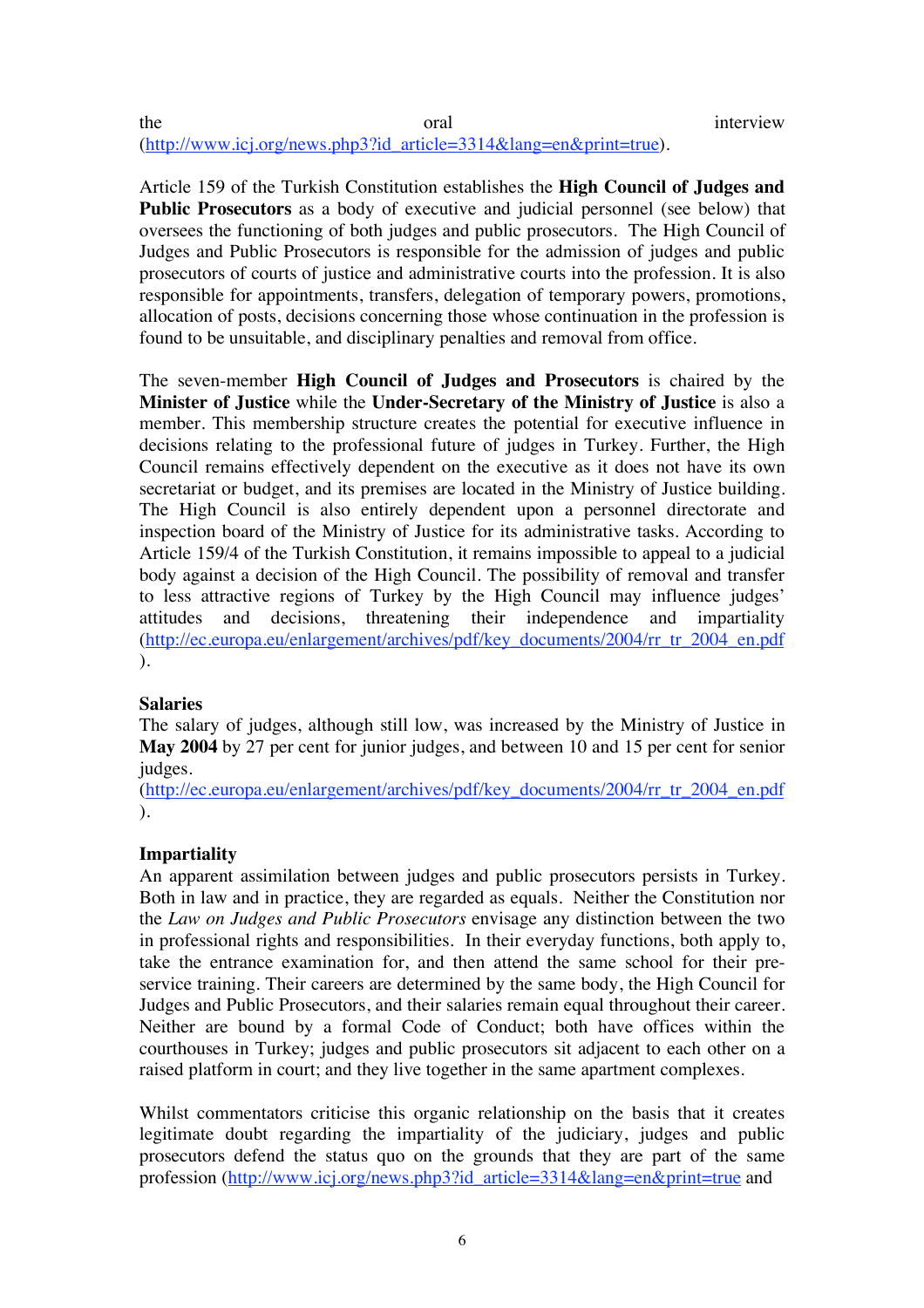http://www.freedomhouse.org/template.cfm?page=140&edition=2&ccrpage=8&ccrco  $untry=103$ ).

#### **Discipline**

Article 144 of the Constitution entrusts the supervision of judges to **judiciary inspectors**. The *Law on Judges and Prosecutors No. 2802* states that judiciary inspectors are civil servants from the central organisation of the Ministry of Justice in the inspection unit known as the **Head of Inspection Board.** In practice they are actually judges and prosecutors. They prepare performance appraisals of judges based on their observations which are then sent to the **High Council of Judges and Public Prosecutors** to be used to decide the advancement of judges. The judiciary inspectors also investigate allegations of offences committed by judges in connection with their duties, and also if their behaviour and attitude are in conformity with their status and duties. In such investigations, a report is sent to the **Minister of Justice** who decides whether to place it before the **High Council** for a final decision on disciplinary action. As such, it can be said that the inspectors' reports have significant influence on the promotion, appointment, transfer, discipline and even expulsion from duty of judges in Turkey.

#### **Cases**

In **June 2003**, the **High Court of Appeals' President's Council** headed by Court President **Eraslan Ozkaya**, rejected a request by prosecutors to investigate eight Court of Appeals judges for corruption in a bribery-related case. Prosecutors sought to pursue evidence obtained from wiretaps indicating that the suspect in a bribery ring investigation had been in contact with the eight judges. In **August 2003**, the press reported allegations that organized crime figure **Alaaddin Cakici** maintained links to two High Court of Appeals judges – **Eraslan Ozkaya** and Court Deputy Secretary General **Ercan Yalcinkaya** – as well as to officials of the **Turkish National Intelligence Organization**. **Cakici** was allegedly informed about the status of his case at the High Court of Appeals and used the information to flee the country in **May 2003**. **Yalcinkaya** resigned from the High Court of Appeals in **October 2003**, and was reassigned as public prosecutor for Kazan, Ankara. In **October 2004** the **High Court of Appeals' President's Council** decided not to pursue either a criminal or disciplinary investigation against **Ozkaya**. A **Justice Ministry** investigation of **Yalcinkaya** was continuing as at the end of **2004**  $(\text{http://www.state.gov/g/dr/rls/hrrpt/2004/41713.htm}).$ 

In **January 2004,** events surrounding financial irregularities in Turkish medical services and judicial corruption dating back more than a year finally came to light. In **early 2003,** a legal investigation into medical procurement programmes in which pharmaceutical companies had allegedly bribed doctors and hospital managers to use and prescribe specific brands, resulted in numerous arrests. Allegations of judicial corruption subsequently arose over the release of a number of the accused pharmaceutical company owners after a brief time in custody. A very low bail was set, and their release was processed even though it was a weekend and the court was not in session. Following widespread public criticism, investigations were launched that revealed that the **Edin** family, one of whom had owned a pharmaceutical company implicated in the procurement affair, had allegedly used a group of lawyers to bribe high-level justice officials to obtain the release of family members under arrest. These allegations were substantiated by taped telephone conversations which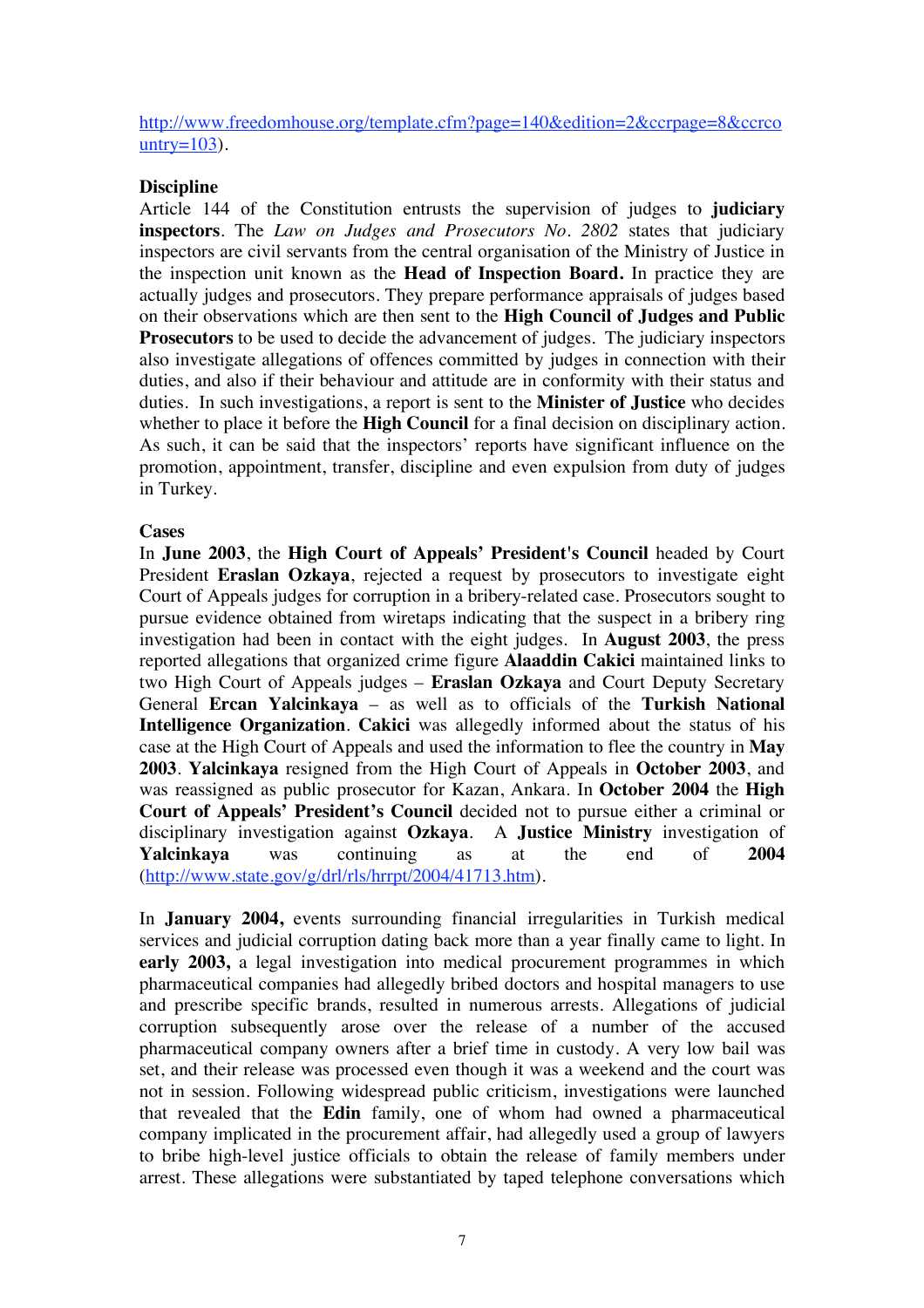allegedly confirmed the payment of bribes (http://www.globalcorruptionreport.org/gcr2005/download/english/country\_reports\_k \_z.pdf).

#### **LEGAL PROFESSION**

#### **Independence**

Defence lawyers continue to have an inferior status to that of prosecutors. In **Heavy Penal Courts**, prosecutors sit alongside judges while defence lawyers sit in a different section. In courts equipped with computers, prosecutors were generally provided with computers and have access to the hearing transcript, whilst defence lawyers are not provided with computer access. Judges and prosecutors live in the same government apartment complexes, and some defence lawyers claimed that the social ties between judges and prosecutors act to the disadvantage of the defence in court (http://www.state.gov/g/drl/rls/hrrpt/2004/41713.htm).

**Defence lawyers** continued to face threats and harassment from police and gendarme officers, particularly if they defended clients accused of terrorism or illegal political activity, pursued torture cases, or sought prompt access to their clients which police often view as interference with the course of justice (http://www.state.gov/g/drl/rls/hrrpt/2004/41713.htm). During the reporting period, there were several lawyers who repeatedly conducted the defence in cases of a political nature or commented on the human rights practices of Turkey being threatened with or exposed to prolonged and repeated criminal prosecutions for activities carried out in the exercise of their professional duties (see below, Cases).

#### **Cases of Attacks on lawyers**

- On **9 May 2002**, **11 July 2002** and **31 October 2002**, the **ICJ** observed hearings before **No. 1 Ankara Heavy Penal Court** in the case of the "**Ankara 27**". The **27 lawyers** were charged with "professional misconduct", a criminal offence under Article 240 of the *Turkish Penal Code*. This charge stemmed from the lawyers' representation of political prisoners at Ulucanlar prison during a court proceeding in **December 2000**. It was alleged by a gendarme commander that at this hearing the lawyers "shouted slogans" at the court and "incited those persons present in the courtroom to resist the gendarmes". Court minutes of the December 2000 proceeding, however, made no reference to a disruption in the courtroom by the lawyers; the state agent who filed the complaint was not present in the courtroom on that day; several of the defendants alleged to have disrupted court proceedings were not in the courtroom; the lawyers' reports on the proceedings were corroborated by an independent journalist who was in the courtroom; and the court file did not contain any statements from witnesses despite an 11-month investigation. At the hearing on **31 October 2002**, 22 months after the complaint against the lawyers was made, the court acquitted them after the public prosecutor invited it to enter a not guilty verdict on the basis of insufficient evidence (http://www.icj.org/news.php3?id\_article=2733&lang=en).
- On **20 May 2003**, the **ICJ** sent an observer to monitor the trial of **lawyer Ms**  Filiz Kalayci on charges of "insulting the state" contrary to Article 159 of the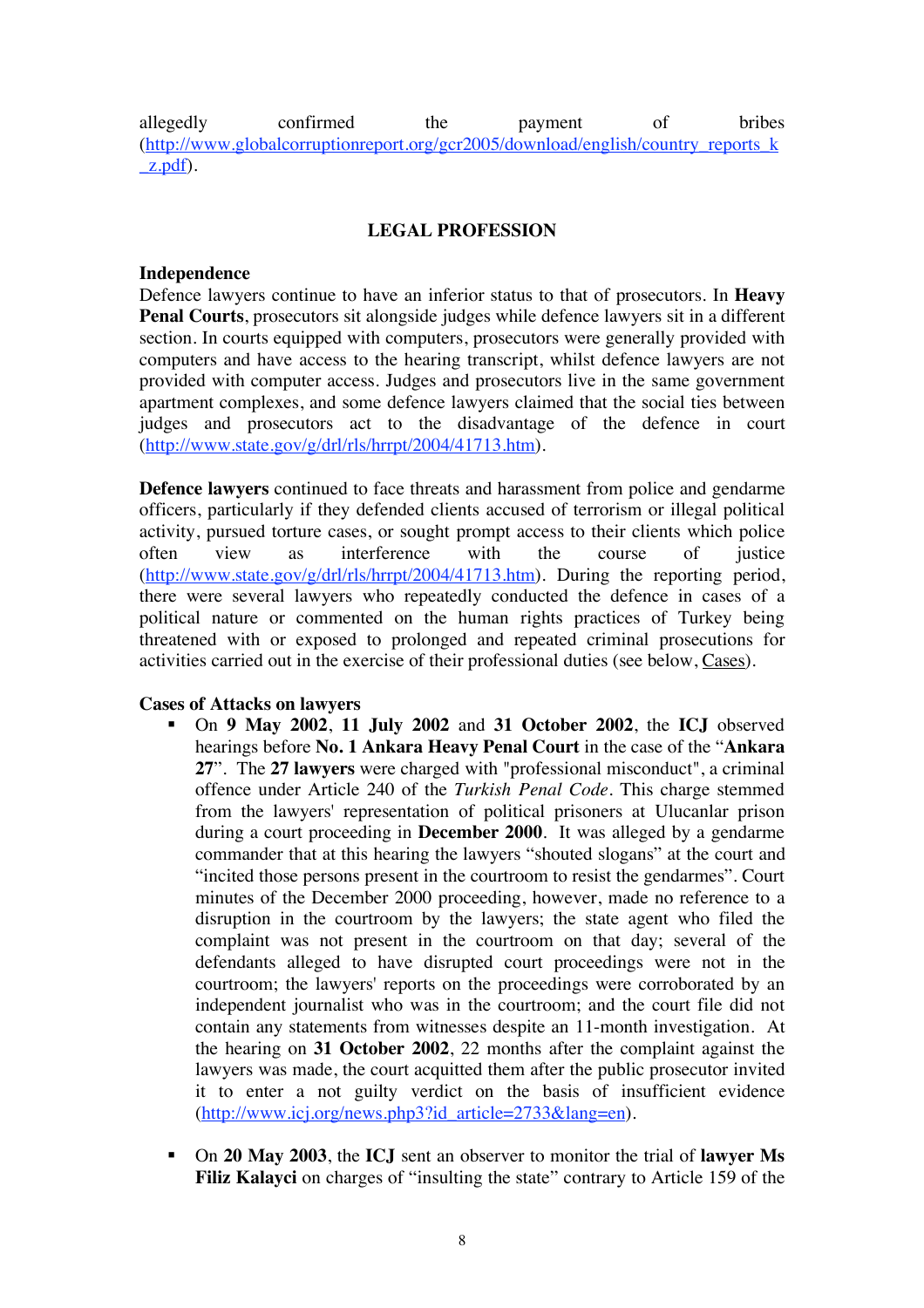*Turkish Penal Code* and "professional misconduct" contrary to Article 240. The case, heard before **No. 4 Ankara Heavy Penal Court**, was in connection with a press release that Ms Kalayci had issued regarding F-type prisons. In his closing remarks, the prosecutor stated that following an amendment to Article 159 of the *Turkish Penal Code*, "criticism" of state institutions, as opposed to "insult", was no longer an offence and the allegation against the lawyer did not fall under the scope of the revised Article. The court acquitted her. The amendment to Article 159 had been in force for nine months before the prosecutor asked for an acquittal, causing Ms Kalayci to remain a subject of criminal proceedings for almost 15 months (http://www.icj.org/news.php3?id\_article=3081&lang=en).

- In **January 2002**, the **President of the Diyarbakir Bar Association**, **Mr Sezgin Tanrikulu**, and three other **lawyers, Sabahattin Korkmaz, Burhan Deyar** and **Habibe Deyar**, applied to the Governor's Office for compensation on behalf of 28 Kurdish villagers who had been forcibly displaced from the village of Deveboyu (also known as Adrok), Çağlayan, in southeast Turkey. The villagers originated from the same village as the applicants in the case of *Orhan v. Turkey* before the **European Court of Human Rights**. A gendarme commander made a complaint to a public prosecutor accusing the lawyers of fabricating a human rights claim on behalf of the villagers. The public prosecutor preferred an indictment against Mr Tanrikulu and his colleagues accusing them of "professional misconduct", a criminal offence under Article 240 of the *Turkish Penal Code*. The **ICJ** observed the hearing before **No. 1 Diyarbakir Heavy Penal Court** on **17 October**, **5 December** and **24 December 2003**. On the final hearing, the defendants were acquitted (http://www.icj.org/news.php3?id\_article=3211&lang=en).
- The **ICJ** sent an observer to monitor the trial of **Hussein Cangir**, a member of the **Mardin Bar Association** and chairman of the management committee of the **Mardin branch of the Human Rights Association**, before the **Derik Criminal Court of Peace** in the province of Mardin in Southeast Turkey. The hearing took place on **17 March** and **21 April 2004**. The indictment against Hussein Cangir, dated **5 January 2004**, charged him with the "hanging of posters without permission on 9th of December 2003" on the basis that he "did not request permission from the Governor." The charge was laid under Article 536, paragraph 3 of the *Turkish Penal Code*. The posters in question were **Human Rights Association** (HRA) posters that carried the HRA logo and the inscription "Peace Will Win, Equality with Diversity" displayed underneath in Kurdish and Turkish. They were placed on municipal sites in the town of Derik on **9 December 2003** to coincide with Human Rights Week from 10-17 December 2003. At the conclusion of the hearing on **21 April 2004**, Mr Cangir was convicted and sentenced to hefty fines (http://www.icj.org/news.php3?id\_article=3403&lang=en).

#### **PROSECUTORS**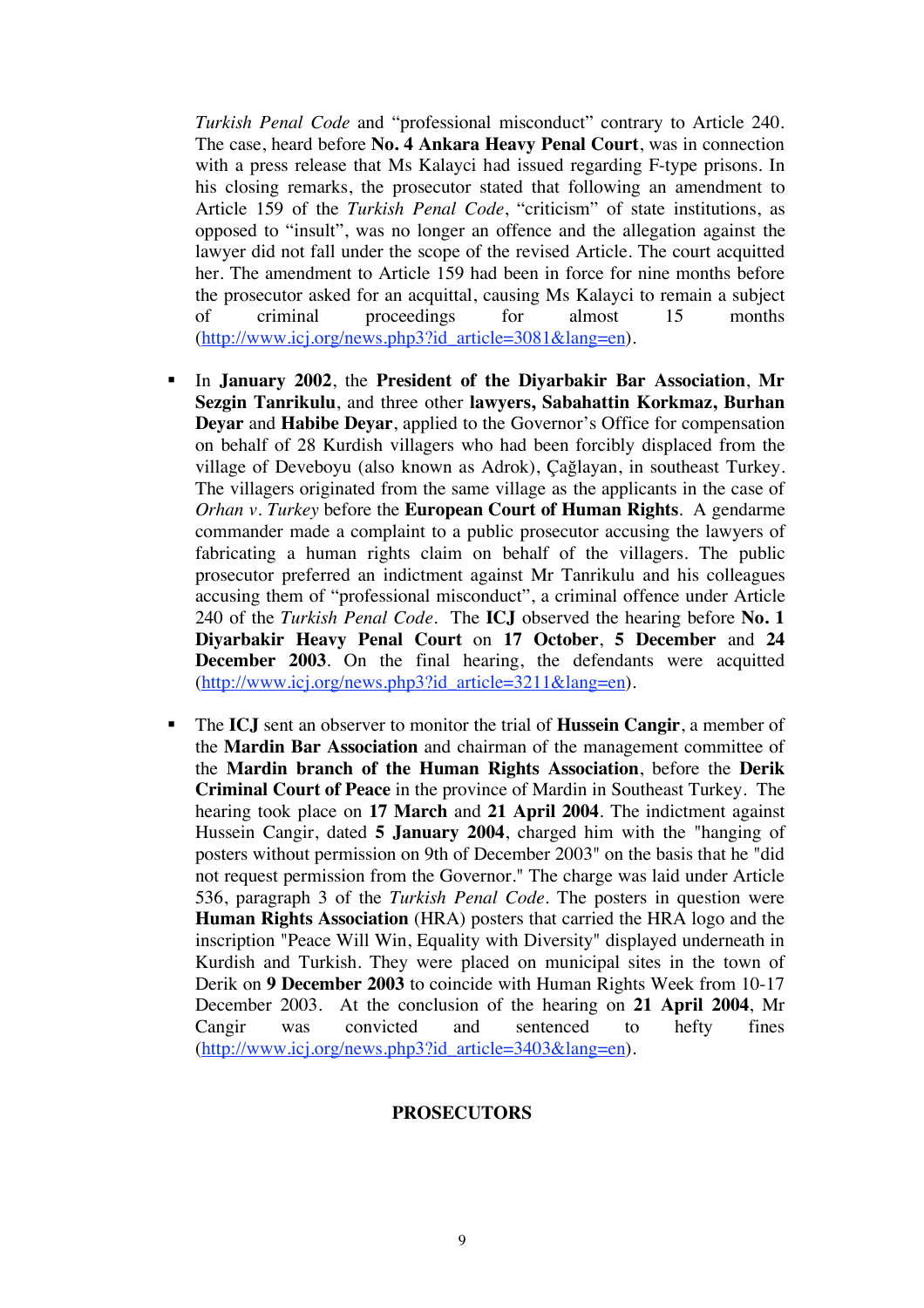# **Independence**

Article 140/6 of the Constitution continues to provide that public prosecutors are attached to the Ministry of Justice in so far as their administrative functions are concerned

(http://ec.europa.eu/enlargement/archives/pdf/key\_documents/2004/rr\_tr\_2004\_en.pdf ). In practice, the executive continues to exercise profound influence over the process of selecting, training, appointing, promoting, transferring and disciplining of public prosecutors

(http://www.freedomhouse.org/template.cfm?page=140&edition=2&ccrpage=8&ccrc  $\frac{\text{output}}{103}$ . As a result, public prosecutors have little security of tenure. The Constitution prohibits the Government from issuing orders or recommendations concerning the exercise of prosecutorial power; however, the Government and the **National Security Council (NSC)** periodically issue announcements or directives about threats to the State, which could be interpreted as general directions to public prosecutors, thereby compromising their independence (http://www.state.gov/g/drl/rls/hrrpt/2004/41713.htm). The NSC is a constitutionally mandated body composed of civilian government leaders and senior military officers that advises the government on a range of issues.

The **Ministry of Justice** reportedly continues to issue circulars instructing public prosecutors on how to interpret certain laws (http://www.freedomhouse.org/template.cfm?page=140&edition=2&ccrpage=8&ccrc  $\frac{\text{output}}{103}$ . Non-governmental organisations maintain that prosecutors remained reluctant to investigate the conduct of members of the security forces (http://web.amnesty.org/report2003/index-eng; http://web.amnesty.org/report2005/tursummary-eng;

http://www.freedomhouse.org/template.cfm?page=140&edition=2&ccrpage=8&ccrco untry= $103$ ;

http://www.state.gov/g/drl/rls/hrrpt/2004/41713.htm;

http://www.hrw.org/backgrounder/eca/turkey/2004/torture;

http://ec.europa.eu/enlargement/archives/pdf/key\_documents/2004/rr\_tr\_2004\_en.pdf; http://web.amnesty.org/library/Index/ENGEUR440012004?open&of=ENG-TUR ).

#### **Security of tenure**

After the four-year course in a law school or social sciences faculty, graduates seeking admission into a course of pre-service prosecutorial training must apply to the **Ministry of Justice**. They are required to take a written examination set by the **High Council of Student Affairs**, followed by an oral examination conducted by senior personnel from the **Ministry of Justice**. Only graduates successful in both examinations are permitted to commence pre-service judicial training. The Ministry of Justice has no publicly available objective criteria by which applicant candidate public prosecutors are assessed during the oral interview (http://www.icj.org/news.php3?id\_article=3314&lang=en&print=true).

Article 159 of the Turkish Constitution establishes the **High Council of Judges and Public Prosecutors** as a body of executive and judicial personnel that oversees the functioning of both judges and public prosecutors. The High Council of Judges and Public Prosecutors is responsible for the admission of judges and public prosecutors of courts of justice and administrative courts into the profession. It is also responsible for appointments, transfers to other posts, the delegation of temporary powers,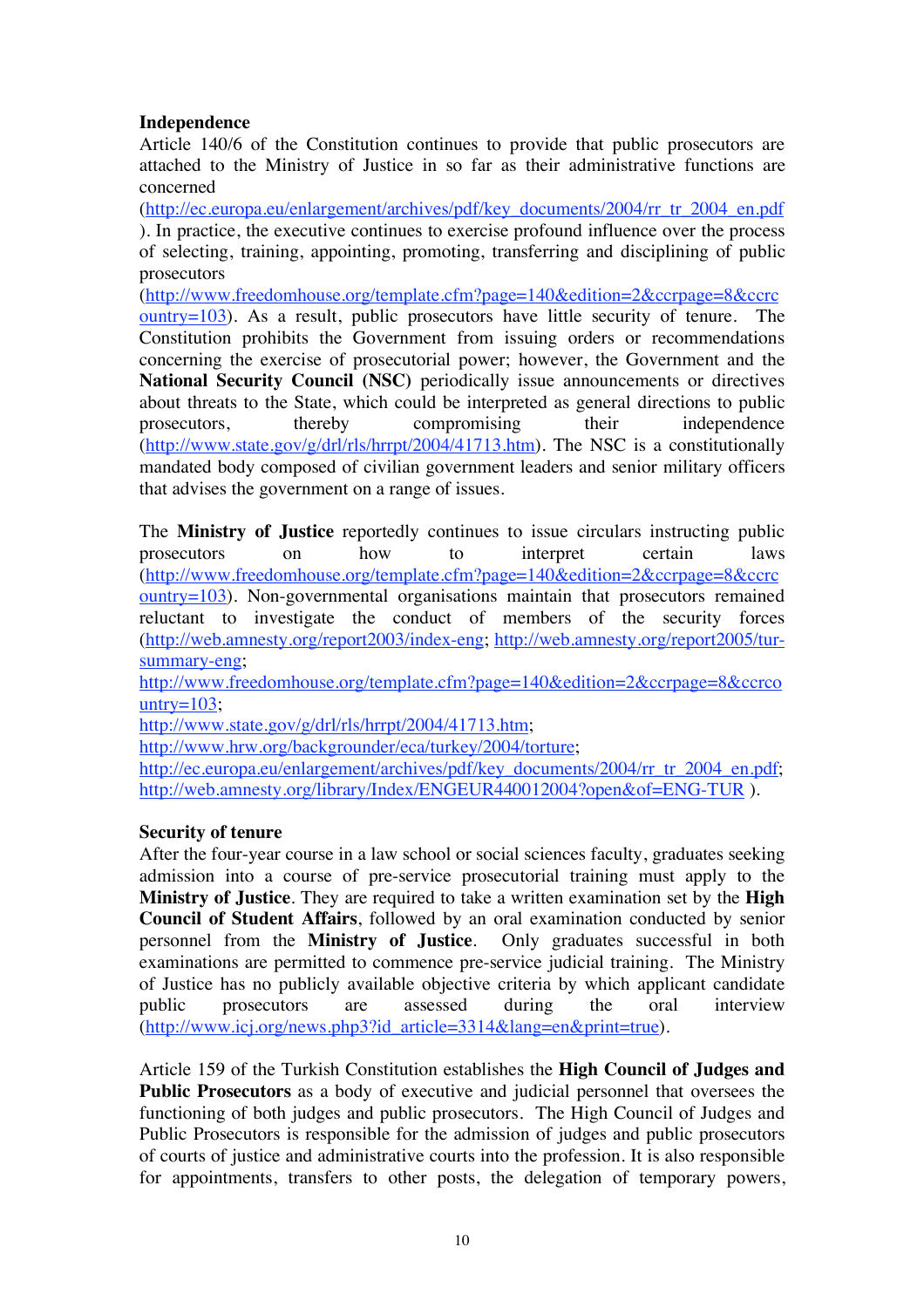promotion, allocation of posts, decisions concerning those whose continuation in the profession is found to be unsuitable; and the imposition of disciplinary penalties and removal from office. The seven-member **High Council of Judges and Prosecutors** is chaired by the **Minister of Justice** while the **Under-Secretary of the Ministry of Justice** is also a member. This membership structure creates the potential for executive influence in decisions relating to the professional future of public prosecutors in Turkey. Further, the High Council remains effectively dependent on the executive since it does not have its own secretariat or budget, and its premises are located in the Ministry of Justice building. The High Council is also entirely dependent on a personnel directorate and inspection board of the Ministry of Justice for its administrative tasks. According to Article 159/4 of the Turkish Constitution, it remains impossible to appeal to a judicial body against a decision of the High Council. The possibility of removal and transfer to less attractive regions of Turkey by the High Council may influence public prosecutors attitudes and decisions, threatening their independence and impartiality (http://ec.europa.eu/enlargement/archives/pdf/key\_documents/2004/rr\_tr\_2004\_en.pdf ).

# **Salaries**

The salaries of public prosecutors, although still low, were increased by the Ministry of Justice in **May 2004** by 27 per cent for junior public prosecutors, and between 10 and 15 per cent for senior public prosecutors (http://ec.europa.eu/enlargement/archives/pdf/key\_documents/2004/rr\_tr\_2004\_en.pdf ).

# **Impartiality**

An apparent union between judges and public prosecutors persists in Turkey. Both in law and in practice, they are regarded as equals. Neither the Constitution nor the *Law on Judges and Public Prosecutors* envisage any distinction between the two in professional rights and responsibilities. In everyday functions, both judges and public prosecutors apply to, take the entrance examination for and then attend the same school for their pre-service training. Their careers are determined by the same body, the High Council for Judges and Public Prosecutors; their salaries remain equal throughout their career; neither are bound by a formal Code of Conduct; both have offices within the courthouses in Turkey; judges and public prosecutors sit adjacent to each other on a raised platform in court, and they live together in the same apartment complexes. While commentators criticise this organic relationship on the basis that it creates legitimate doubt regarding the objective impartiality of the judiciary, judges and public prosecutors defend the status quo on the ground that they are part of the same profession (http://www.icj.org/news.php3?id\_article=3314&lang=en&print=true and

http://www.freedomhouse.org/template.cfm?page=140&edition=2&ccrpage=8&ccrco untry= $103$ ).

#### **Discipline**

Article 144 of the Constitution entrusts the supervision of public prosecutors to **judiciary inspectors**. The *Law on Judges and Prosecutors No. 2802* states that judiciary inspectors are civil servants from the central organisation of the Ministry of Justice in the inspection unit known as the **Head of Inspection Board.** In practice, they are actually judges and prosecutors. They carry out performance appraisals of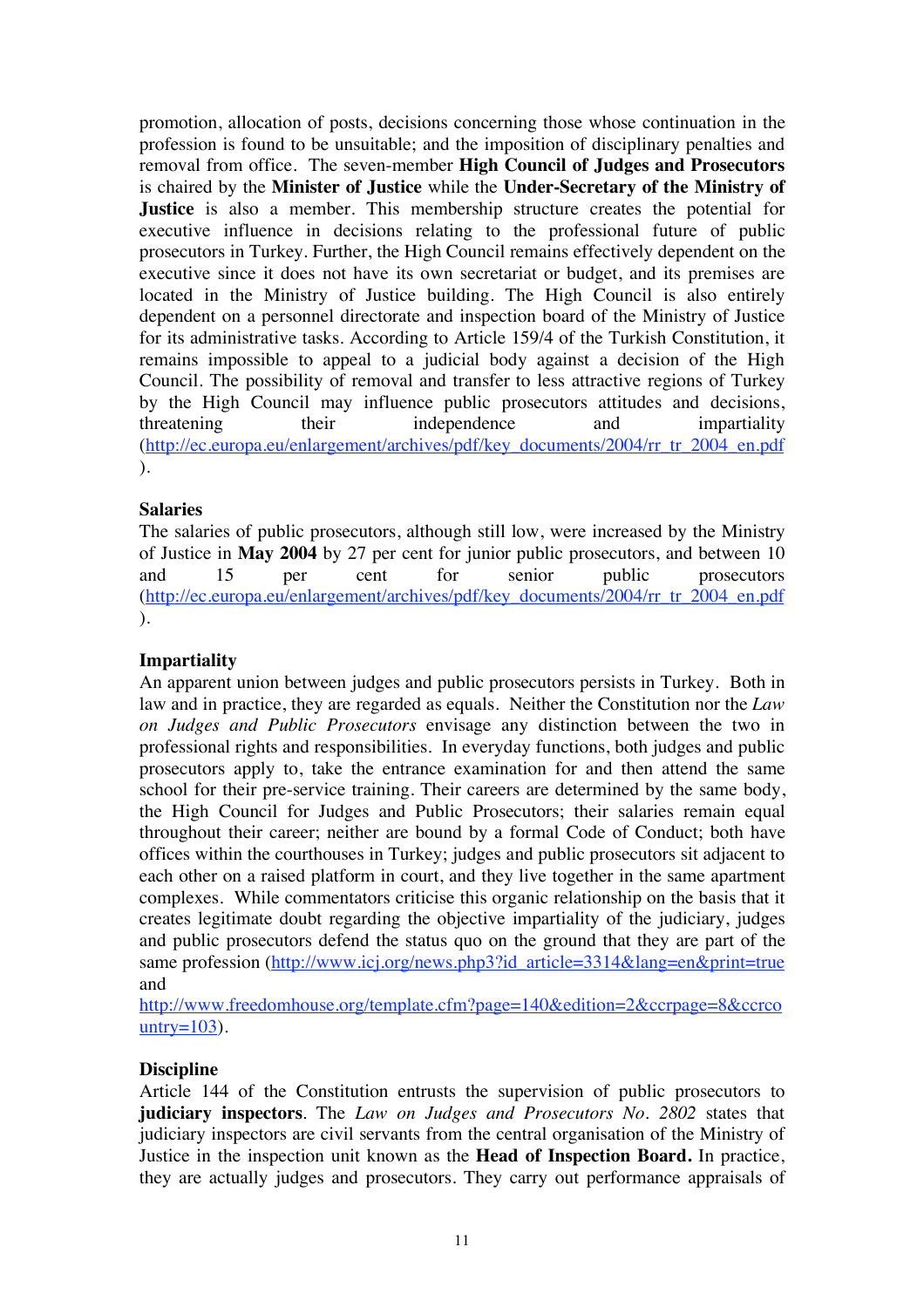public prosecutors based on their observations which are then sent to the **High Council of Judges and Public Prosecutors** to be used when considering advancement of public prosecutors. The judiciary inspectors also investigate allegations of offences committed by public prosecutors in connection with their duties, and whether their behaviour and attitude are in conformity with their status and duties. In such investigations, a report is sent to the **Minister of Justice** who decides whether to place it before the **High Council** for a final decision on disciplinary action. As such, it can be said that the inspectors' reports have a significant influence on the promotion, appointment, transfer, discipline and even expulsion from duty of public prosecutors in Turkey.

During the reporting period, public prosecutors demonstrated a reluctance to discontinue evidently unmeritorious cases, in part because they were concerned about possible criticism from Ministry of Justice judicial inspectors. In **2004**, the Ministry of Justice attempted to address this problem by amending the *By-Law on the Judicial Inspection Board* to allow prosecutors greater discretion to withdraw unmeritorious cases

(http://ec.europa.eu/enlargement/archives/pdf/key\_documents/2004/rr\_tr\_2004\_en.pdf ). Article 148 of the *Code of Criminal Procedure* continues to empower the Minister of Justice to override the decision of a prosecutor regarding non-institution of proceedings and thereafter compel the prosecutor to prepare an indictment and commence a prosecution. A provision lifting the competence of the Minister of Justice in this regard has been included in the draft *Code of Criminal Procedure* currently before the **National Assembly**.

### **Legal Reforms**

#### **Judicial Police Force**

During the reporting period, public prosecutors often exercised little or no supervision over police and gendarme officers during the investigation of crimes, in part due to their heavy workload. Consequently, many cases came to trial without having been properly investigated. To empower public prosecutors to fulfil their role in the collection of evidence during the investigation period, in **December 2004, Parliament** adopted legislation establishing for the first time a **judicial police force**. The legislation envisages that judicial police will be assigned to take direction from prosecutors during investigations, thereby enabling prosecutors to exercise closer control over the investigation of cases and the preparation of prosecutions. The Interior Ministry will maintain authority over the judicial police, including responsibility for their promotions responsibility for their promotions (http://www.state.gov/g/drl/rls/hrrpt/2004/41713.htm).

# **Professional Associations**

The adoption of the *Law on Associations* in **July 2004** removed the prohibition on Turkish public prosecutors forming professional associations. A law has yet to be adopted but the Ministry of Justice is currently working on it (http://ec.europa.eu/enlargement/archives/pdf/key\_documents/2004/rr\_tr\_2004\_en.pdf ).

# **Justice Academy**

In **July 2003,** the **TGNA** adopted the long-awaited *Law on the Establishment of the Justice Academy* and in **2004,** the Justice Academy began operations. Located in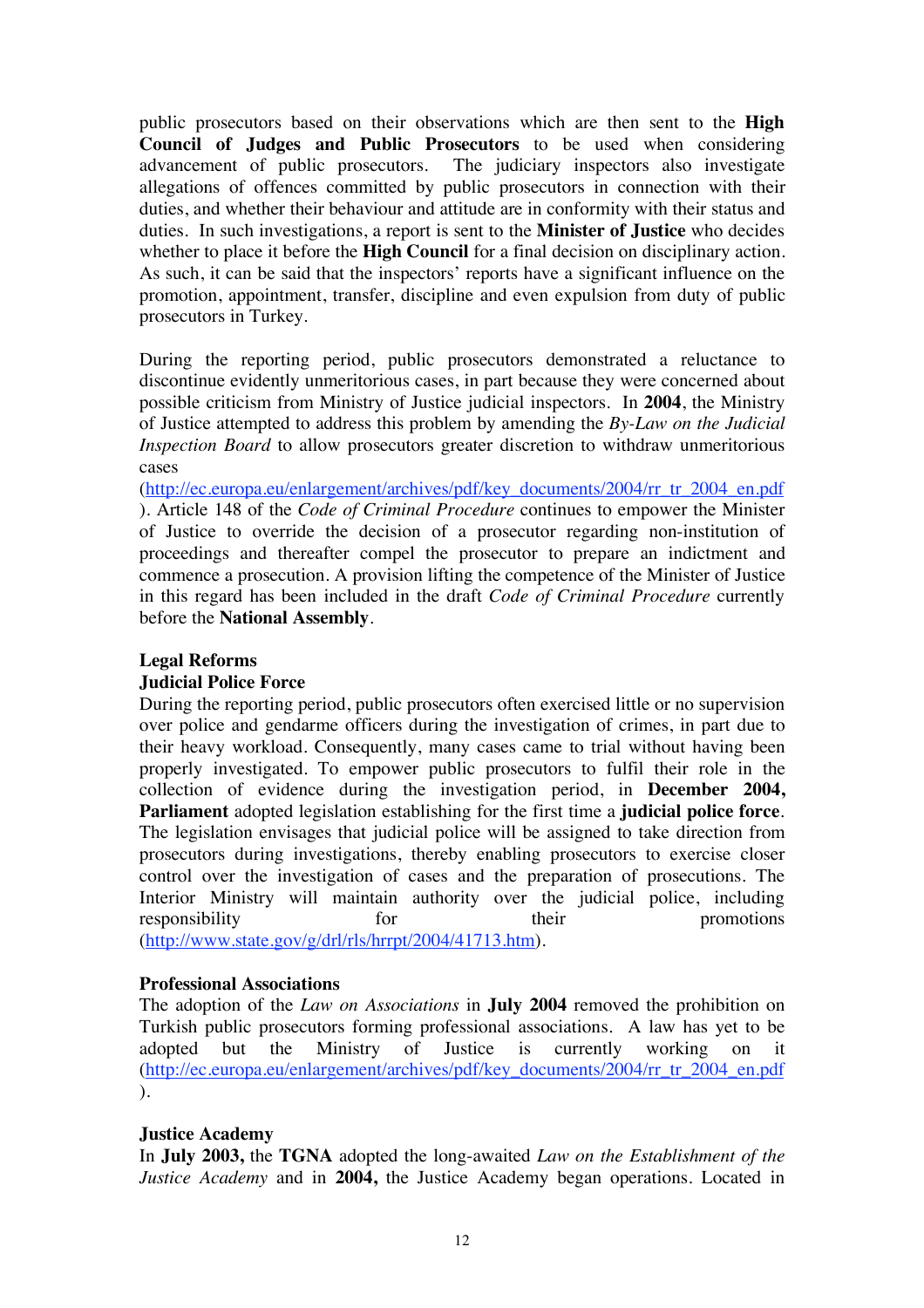Ankara, the Academy is responsible for training candidate public prosecutors as well as for the continuing training of serving public prosecutors. It also provides training for Ministry of Justice personnel, judges, lawyers and notaries. Between **January and July 2004**, the Academy trained 210 candidate judges and prosecutors. In **September 2004**, it started training another 239 candidate judges and prosecutors and provided continuing training for 660 judges and prosecutors. As well as Turkish law and legal procedure, the training covers the *ECHR*, *EU law* and languages (http://ec.europa.eu/enlargement/archives/pdf/key\_documents/2004/rr\_tr\_2004\_en.pdf ). This training is in addition to the joint Council of Europe/European Commission initiative.

Within the framework of a **joint Council of Europe/European Commission initiative**, throughout **2003–2004,** the Ministry of Justice established an **ECHR training programme** for public prosecutors. Seminars were held throughout Turkey for public prosecutors on *EU law*, judicial cooperation, intellectual property rights, juvenile criminal justice and organised crime, among others. The Ministry of Justice distributed to courts a manual on the case law of the **ECtHR** and seven handbooks on human rights, including the right to a fair trial and the prohibition against torture. A study on the legal changes introduced by the seven reform packages was also distributed to to public prosecutors (http://ec.europa.eu/enlargement/archives/pdf/key\_documents/2004/rr\_tr\_2004\_en.pdf ; and http://www.state.gov/g/drl/rls/hrrpt/2004/41713.htm).

# **ACCESS TO JUSTICE**

#### **Legal aid**

Whilst the law already required Bar associations to provide free counsel to indigents who requested it from the court (http://www.state.gov/g/drl/rls/hrrpt/2004/41713.htm), a new *Regulation on Legal Aid* adopted in **March 2004** extends the scope of legal aid to cover all court costs (http://ec.europa.eu/enlargement/archives/pdf/key\_documents/2004/rr\_tr\_2004\_en.pdf ).

#### **Access to lawyers**

The law provides detainees with a right of immediate access to a lawyer, and to meet and confer with a lawyer at any time. In practice however, the Turkish authorities do not always respect these provisions and most detainees did not exercise these rights, either because they were unaware of them or because they feared antagonizing the authorities (http://www.state.gov/g/drl/rls/hrrpt/2004/41713.htm). The **European Committee for the Prevention of Torture and Inhuman or Degrading Treatment or Punishment** (CPT) reported that, during its **September 2003** visit to the southeastern region, it discovered that only between three and seven per cent of recent detainees in the area had consulted with a lawyer (http://www.cpt.coe.int/documents/tur/2004-16-inf-eng.htm). According to the **Human Rights Association** (HRA) and a number of local **Bar associations**, in **2004** only about five per cent of detainees consulted with a lawyer (http://www.state.gov/g/drl/rls/hrrpt/2004/41713.htm).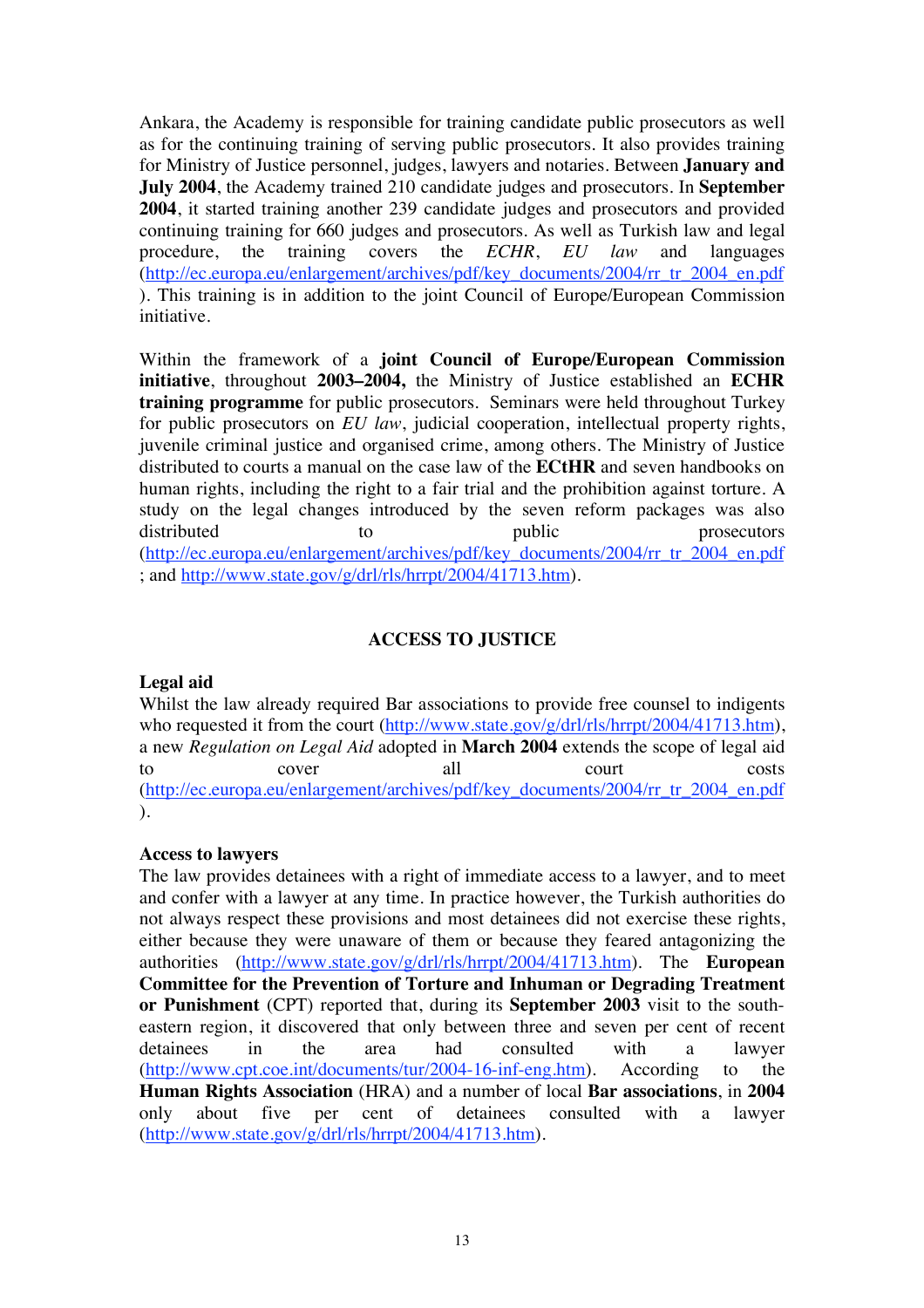A number of former detainees told CPT officials that they did not know that they had the right to consult with a lawyer at no cost if they could not afford to engage one. Several said police refused their requests for access to a lawyer or discouraged them from consulting a lawyer, for example by implying that they would have to pay the lawyer (http://www.cpt.coe.int/documents/tur/2004-16-inf-eng.htm). The HRA claimed police intimidated detainees who asked for lawyers, sometimes telling them a court would assume they were guilty if they consulted a lawyer during detention (http://www.state.gov/g/drl/rls/hrrpt/2004/41713.htm ).

# **Illegal detention**

Reports also continued of incidents of illegal detention, with a suspect being picked up for questioning by the law enforcement authorities, typically driven around in a car or taken to a deserted place for questioning or to a building not identified as an official place of detention. No record will be made that the person had ever been detained (http://web.amnesty.org/library/Index/ENGEUR010052004?open&of=ENG-TUR).

In **June 2004**, the Ministry of Interior issued a circular directing law enforcement authorities to notify detainees of their right to consult with a lawyer and to retain a lawyer at no cost if they lacked the means. The circular warned police that failure to inform detainees of their rights could render an arrest illegal (http://www.state.gov/g/drl/rls/hrrpt/2004/41713.htm).

# **Legal reform**

# **Retrial**

*Law No. 4793*, the fifth reform package (see Background), came into effect on **4 February 2003**. It opened the way for retrials for persons whom the **European Court of Human Rights** ruled have suffered a violation of the *European Convention of Human Rights* as a result of a court judgment in Turkey. This reform built upon an earlier reform introduced as part of the third reform package in **August 2002** that opened the way for the possibility of retrials to take place only in respect of decisions of the European Court where the application to the European Court was made after August 2003. In order to be eligible for a retrial, an applicant must apply to the court where he was tried within 12 months of the judgment of the European Court (http://web.amnesty.org/report2004/tur-summary-eng).

# **Law on Notification**

The *Law on Notification* was amended in **March 2004**. The amendment provided that written notification to suspects and witnesses in trials would be valid even if the person notified was not found at the given address. This amendment was intended to shorten trials and to prevent prosecutions failing because they exceeded the statute of limitation

(http://ec.europa.eu/enlargement/archives/pdf/key\_documents/2004/rr\_tr\_2004\_en.pdf ).

#### **Regulation on Apprehension, Detention and Statement Taking**

The *Regulation on Apprehension, Detention and Statement Taking* was amended in **January 2004** to extend the rights of detainees. The amendment required the medical examination of detained persons to take place without the presence of the police or gendarmerie unless the doctor requested it.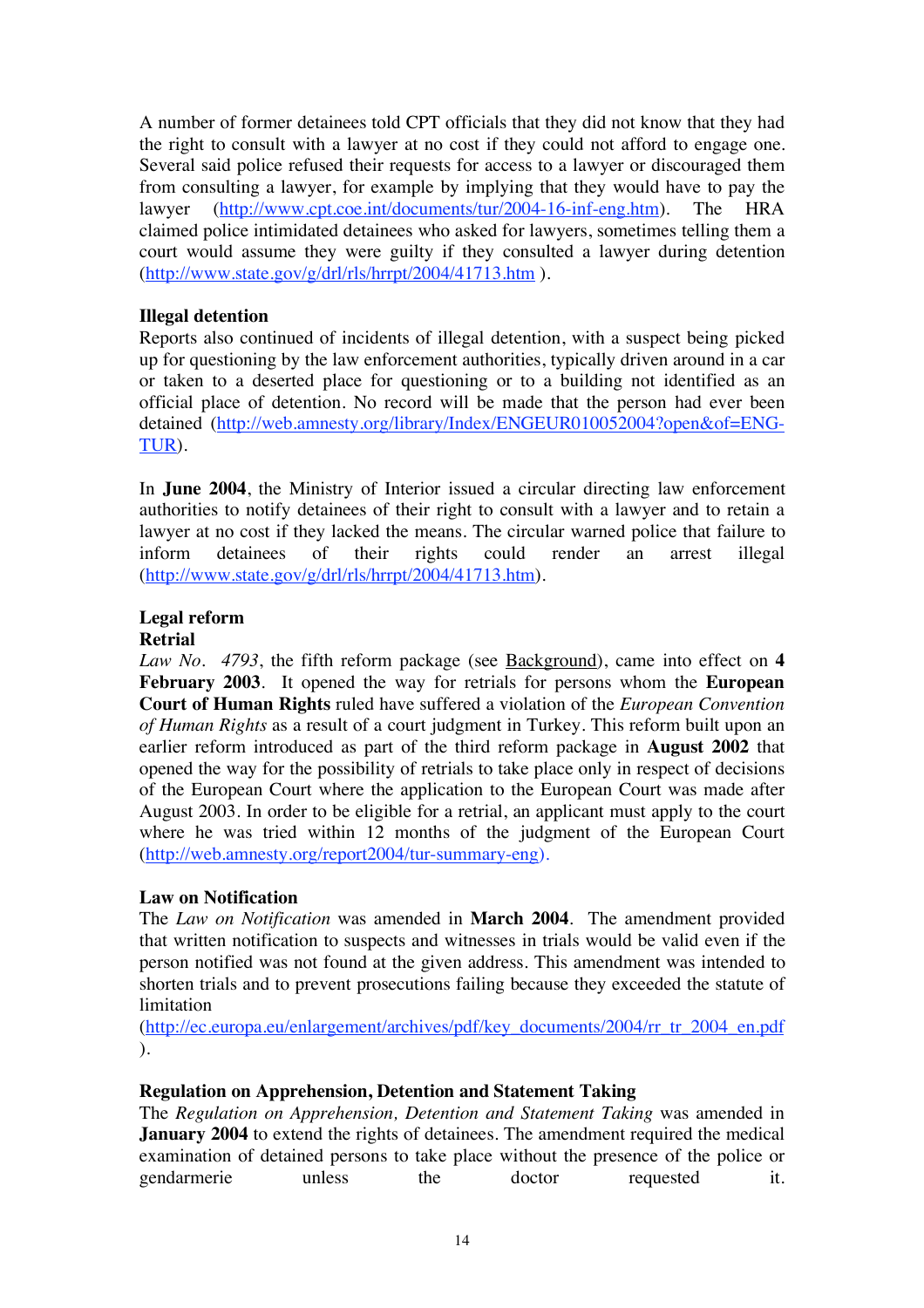(http://ec.europa.eu/enlargement/archives/pdf/key\_documents/2004/rr\_tr\_2004\_en.pdf ).

# **Impunity**

Whilst the Turkish government declared a policy of "zero tolerance for torture", throughout the reporting period, local and international NGOs continued to complain that the Turkish courts appeared unable or unwilling to bring appropriate sanctions against torturers.

NGOs maintained that prosecutors are reluctant to investigate the conduct of members of the security forces. Statements reportedly extracted under torture are also placed in court records and judges often refused to scrutinise victims' allegations. Where trials of state security forces accused of ill-treating detainees did take place, lengthy delays often caused the proceedings to drag on beyond the statute of limitations. When courts did convict members of the security forces, the punishment was generally minimal; monetary fines that did not keep pace with the rate of inflation or suspended sentences (http://web.amnesty.org/report2003/index-eng; http://web.amnesty.org/report2005/tursummary-eng;

http://www.freedomhouse.org/template.cfm?page=140&edition=2&ccrpage=8&ccrco untry= $103$ ;

http://www.state.gov/g/drl/rls/hrrpt/2004/41713.htm;

http://www.hrw.org/backgrounder/eca/turkey/2004/torture;

http://ec.europa.eu/enlargement/archives/pdf/key\_documents/2004/rr\_tr\_2004\_en.pdf; http://web.amnesty.org/library/Index/ENGEUR440012004?open&of=ENG-TUR ).

Some steps were taken to tackle the problem of violence and ill-treatment on the part of the police. *Law No. 4778*, the fourth reform package (see Background), adopted on **11 January 2003,** ended the possibility of suspension for prison sentences handed down for torture and ill-treatment by police. It also prevented them from being converted into fines and removed the requirement to secure permission from a senior official to investigate allegations of torture or ill-treatment by police. Previously, if authorisation from a senior official was not forthcoming, no investigation could be carried out (http://web.amnesty.org/report2004/index-eng). *Law No. 4963*, the seventh reform package (see Background), adopted on **7 August 2003,** stipulated that the investigation and prosecution of cases of torture and ill-treatment should be prioritised (http://web.amnesty.org/report2004/index-eng) and in **September 2004**, Parliament adopted a new *Penal Code* that provided increased punishment for torture and also increased the maximum statute of limitations for torture cases (http://www.state.gov/g/drl/rls/hrrpt/2004/41713.htm).

**Cases**

**Re-Trial of Leyla Zana and Three Other Kurdish Former Parliamentarians**

On **8 December 1994**, Leyla Zana and her three co-defendants were convicted by the **Ankara State Security Court** of "membership of an armed gang" contrary to Article 168 of the *Turkish Penal Code* and sentenced to 15 years' imprisonment each. On **17 July 2001**, the **ECtHR** ruled that they had been denied a fair trial. The four former parliamentarians were subsequently granted the right to a retrial. The retrial before the **Ankara State Security Court**, which was monitored by **ICJ** observers, took place monthly from **21 February 2003** and concluded with the pronouncement of a guilty verdict on **21 April 2004**. The re-trial was criticised by the EU and local and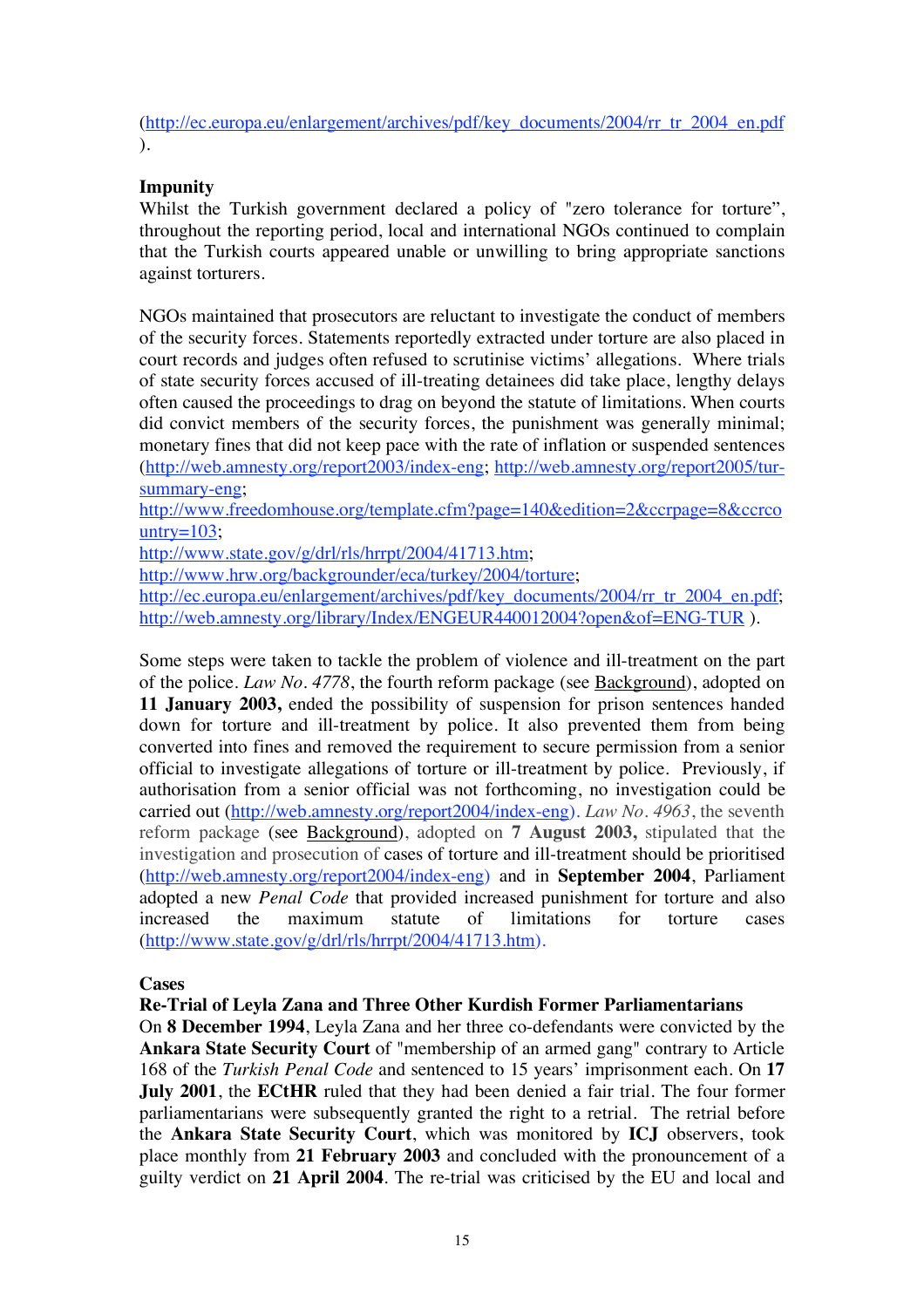international rights groups as emblematic of Turkey's flawed judicial system (http://www.icj.org/news.php3?id\_article=3535&lang=en; http://www.freedomhouse.org/template.cfm?page=140&edition=2&ccrpage=8&ccrco untry= $103$ ).

Leyla Zana and her three co-defendants appealed to the **High Court of Appeals**. Shortly before the hearing, in early **June 2004,** the **Chief Prosecutor of the Supreme Court** called for the former parliamentarians' convictions to be overturned in an important communication that emphasised international fair trial standards. On **9 June 2004**, following their lawyer's application for their release pending the **July 2004** Court of Appeal hearing, the four former parliamentarians were released from Ulucanlar **Prison** Prison **in** Ankara (http://web.amnesty.org/library/Index/ENGEUR010052004?open&of=ENG-TUR).

The appeal was heard before the **9th Penal Chamber** of the **High Court of Appeals** in Ankara on **8 July 2004**. An **ICJ** observer monitored the proceedings. In a judgment delivered on **14 July 2004**, the High Court of Appeals allowed the appeal, quashed the conviction and remitted the case to the newly-established **Regional Heavy Penal Court**. The Regional Heavy Penal Courts replaced the now abolished State Security Courts (see Judiciary). A further retrial commenced on **22 October 2004** (http://www.icj.org/news.php3?id\_article=3536&lang=en).

# **European Court of Human Rights cases**

In **2003** alone, the **ECtHR** ruled against the Government in **76 cases**. Of these, 56 involved the right to a fair trial. The Government accepted a friendly settlement in 45 cases, and the ECtHR ruled in the Government's favour in one case (http://www.state.gov/g/drl/rls/hrrpt/2003/27869.htm). Since **October 2003**, the ECtHR has delivered 161 judgments concerning Turkey. On 132 occasions, the Court has found that Turkey had violated the *ECHR*, and 23 friendly settlements have been concluded. In two cases, it was found that Turkey was not in violation of the *ECHR*. During **2003-2004**, 2,934 new applications regarding Turkey were made to the **ECtHR** 

(http://ec.europa.eu/enlargement/archives/pdf/key\_documents/2004/rr\_tr\_2004\_en.pdf ).

On **12 May 2005**, a **Grand Chamber** of the **ECtHR** ruled that the jailed leader of the banned **Kurdistan Workers Party** (PKK), **Abdullah Öcalan**, did not receive a fair trial in proceedings leading to his **1999** conviction in an Ankara SSC and that he did not have full access to his lawyers (Ö*calan v. Turkey* (Application no. 46221/99))*.* Öcalan was originally sentenced to death for leading an armed revolt against the Turkish state. However, with the ban on the death penalty in Turkey on **3 August 2002**, this was changed to life imprisonment without remission. On **12 May 2005,** the **ECtHR** called on Turkey to retry Öcalan. In the absence of any scheduled retrial, in **July 2005,** the **Committee of Ministers of the Council of Europe**, which monitors the implementation of the rulings of the ECtHR, convened to discuss the court's ruling calling on Turkey to retry Abdullah Öcalan. This was a measure symbolic of the responsibility placed on all members of the Council of Europe to carry out their duty of protecting the *ECHR*.

(http://www.echr.coe.int/Eng/Press/2005/May/GrandChamberjudgmentOcalanvTurke y120505.htm).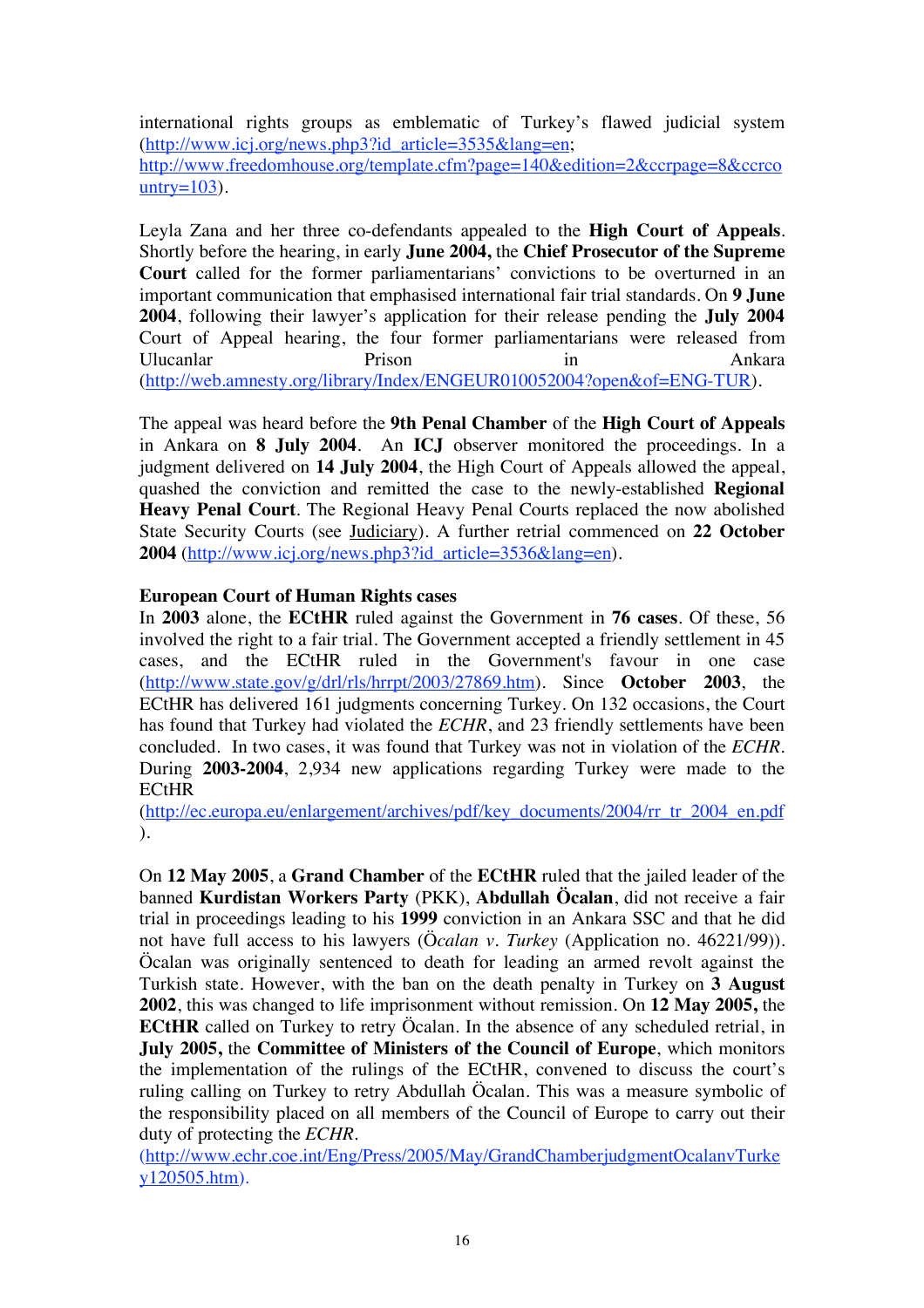# **LEGAL REFORMS DURING THE PERIOD**

| October 2001:         | First constitutional reform package                                                                                                                                                   |
|-----------------------|---------------------------------------------------------------------------------------------------------------------------------------------------------------------------------------|
| January 2002:         | Derogation from Article 5 of the ECHR (right to liberty and<br>security) with regard to provinces under emergency rule,<br>withdrawn                                                  |
| <b>February 2002:</b> | First legislative reform package                                                                                                                                                      |
| <b>March 2002:</b>    | Second legislative reform package                                                                                                                                                     |
| <b>April 2002:</b>    | UN Convention on the Elimination of All Forms of Racial<br>Discrimination, ratified                                                                                                   |
| <b>July 2002:</b>     | European Agreement Relating to Persons Participating in<br>Proceedings of the European Court of Human Rights, signed                                                                  |
| <b>August 2002:</b>   | Third legislative reform package                                                                                                                                                      |
| <b>January 2003:</b>  | Fourth legislative reform package                                                                                                                                                     |
| February 2003:        | Fifth legislative reform package                                                                                                                                                      |
| <b>June 2003:</b>     | UN International Covenant on Civil and Political Rights and<br>the UN International Covenant on Economic, Social and<br>Cultural Rights, ratified                                     |
| <b>June 2003:</b>     | Protocol No. 6 to the European Convention on Human Rights<br>on the abolition of the death penalty except in times of war or<br>the imminent threat of war, ratified                  |
| <b>July 2003:</b>     | Sixth legislative reform package                                                                                                                                                      |
| <b>August 2003:</b>   | Seventh legislative reform package                                                                                                                                                    |
| October 2003:         | Optional Protocol to the Convention on the Rights of the Child<br>on the Involvement of Children in Armed Conflict, ratified                                                          |
| <b>January 2004:</b>  | Protocol No. 13 to the ECHR, concerning the abolition of the<br>death penalty in all circumstances, signed                                                                            |
| <b>February 2004:</b> | First Optional Protocol to the International Covenant on Civil<br>and Political Rights, providing for recourse procedures that<br>extend the right of petition to individuals, signed |
| <b>April 2004:</b>    | Second Optional Protocol to the International Covenant on<br>Civil and Political Rights, on the abolition of the death penalty,<br>signed                                             |
| <b>May 2004:</b>      | Second constitutional reform package                                                                                                                                                  |
| <b>June 2004:</b>     | Law amending the Code of Criminal Procedure and abolishing<br>the Law on Establishment and Trial Methods of State Security<br>Courts adopted                                          |
| <b>June 2004:</b>     | Press Law adopted                                                                                                                                                                     |